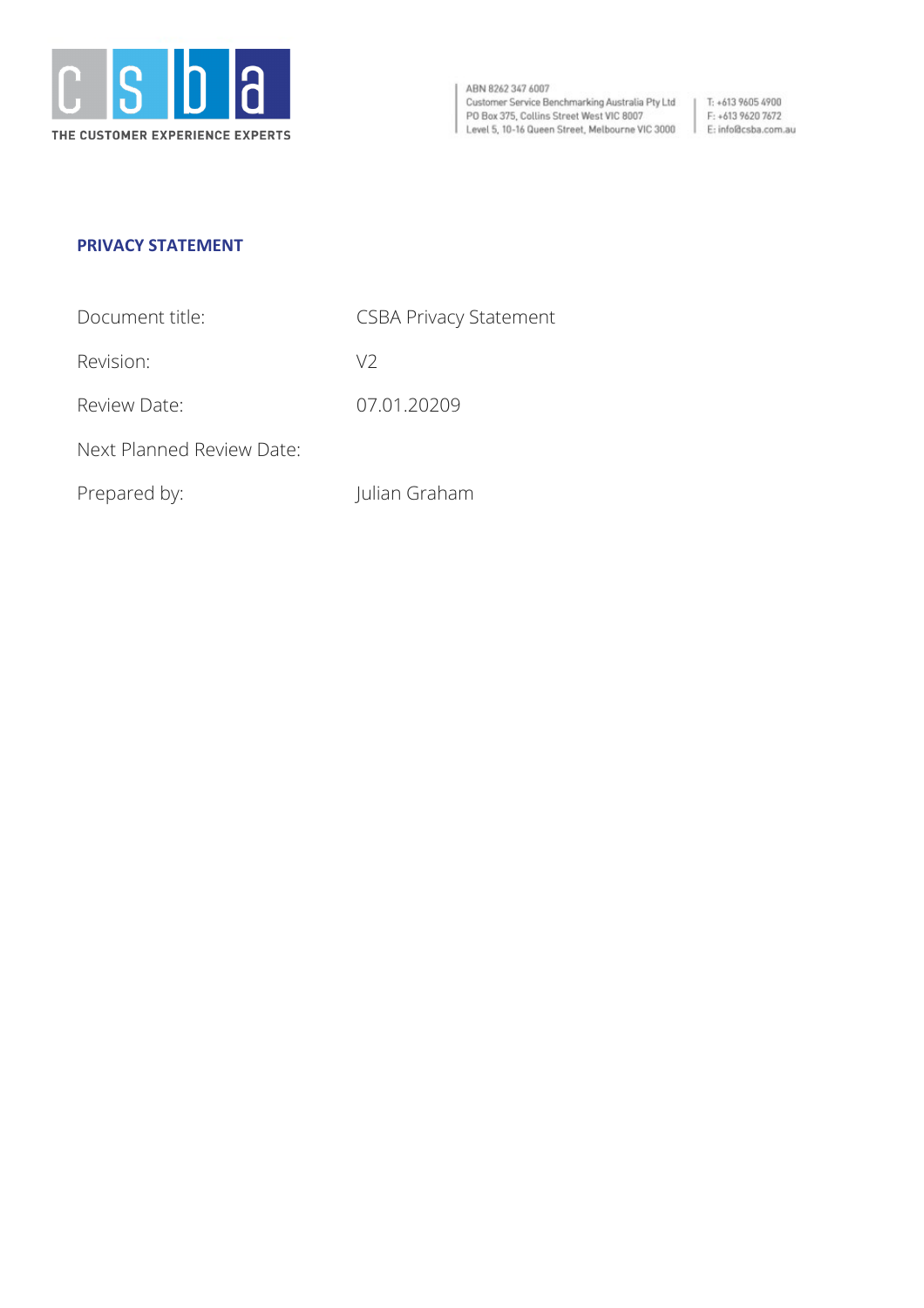# **Contents**

| What are the purposes for which CSBA uses, handles and discloses your personal information?3 |  |
|----------------------------------------------------------------------------------------------|--|
|                                                                                              |  |
|                                                                                              |  |
|                                                                                              |  |
|                                                                                              |  |
|                                                                                              |  |
|                                                                                              |  |
|                                                                                              |  |

For any queries regarding the content of this manual and any supporting documentation, please contact the following:

Managing Director : Paul van Veenendaal | Tel: 03 9605 4900 | email: [paul.vanveenendaal@csba.com.au](mailto:paul.vanveenendaal@csba.com.au)

Commercial Manager: Julian Graham | Tel: 03 9605 4900 | email: [julian.graham@csba.com.au](mailto:julian.graham@csba.com.au)

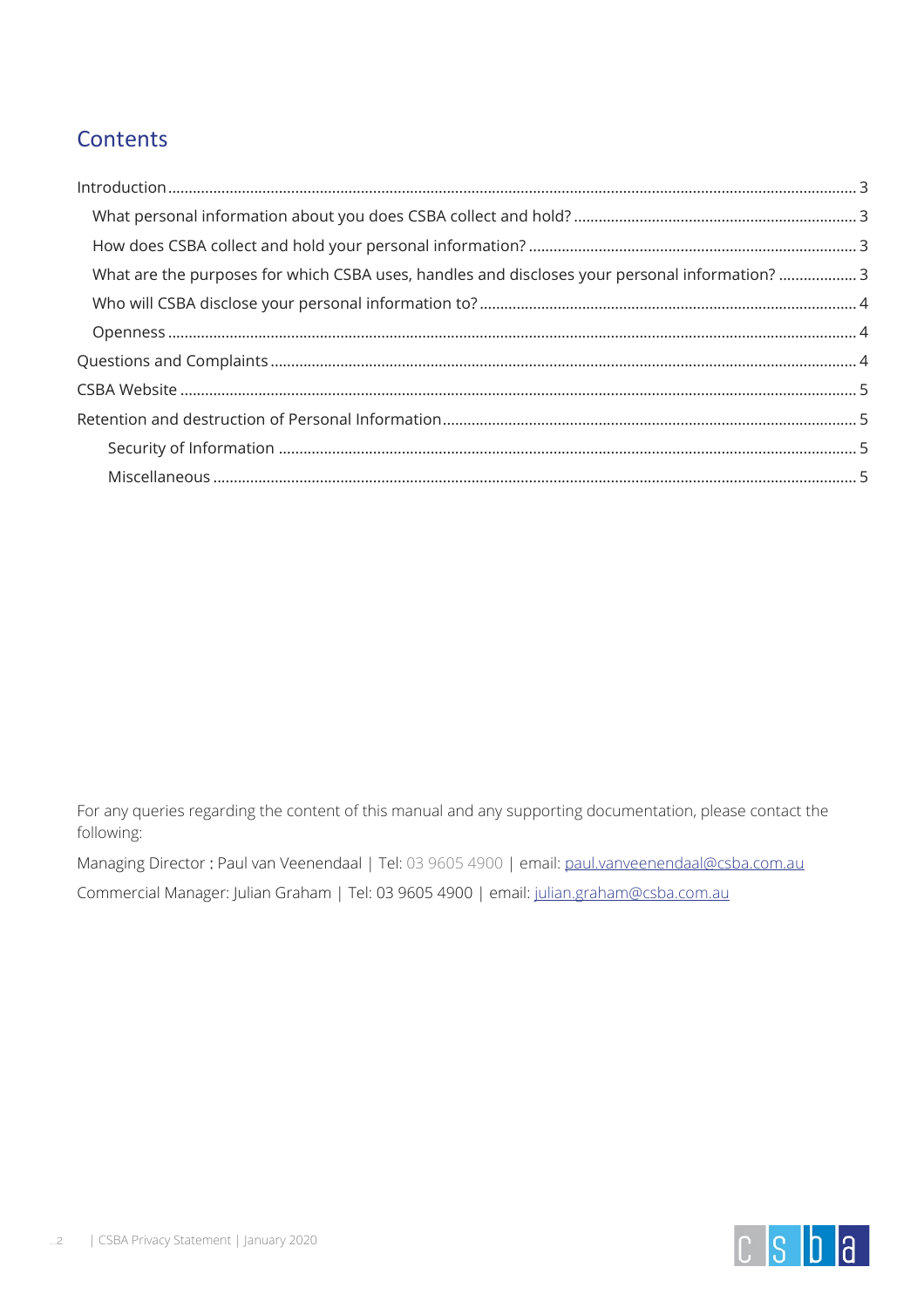## <span id="page-2-0"></span>**Introduction**

CSBA (ABN #8262 347 6007) ("CSBA") respects and upholds your rights under the Australian Privacy Principles contained in the Privacy Act 1988 (Cth) ("Privacy Act"). CSBA also adheres to the Privacy (Market and Social Research) Code 2014 ("Code"). For more information about the Privacy Act, the Australian Privacy Principles and the Code click here.

This Privacy Policy for CSBA lets you know what personal information of yours we hold, what we do with it, who we will disclose it to and how you can access the personal information we hold about you. You can also find out here how to change inaccurate personal information and how to opt out of receiving communications from us.

#### <span id="page-2-1"></span>What personal information about you does CSBA collect and hold?

The information CSBA collect may include your name, phone numbers, email address, location (state), occupation and place of employment, and your opinions and feedback in relation to our clients. From time to time we may also be in possession of other information supplied by our client to supplement the analytics and add depth to insights that we generate. When providing personal information, you have the option of remaining anonymous or use a pseudonym to be identified by. However, in circumstances where we receive your contact details from a third party or where the research data itself may potentially allow for identification, this will not be practicable.

On rare occasions, depending on the nature of the research we conduct, we may also collect sensitive information from you, including information on your racial or ethnic origin, political opinions, membership of a political association, religious beliefs or affiliations, philosophical beliefs, membership of a professional or trade association, membership of a trade union, sexual preferences or practices, criminal record or health information. Sensitive information will only be collected with your prior consent and only if it is directly related to, or reasonably necessary for, the research we conduct.

In the case we have obtained your contact details from the client that commissioned the study, we assume that prior consent was given to the client and take no responsibility in the event of such consent not having been given. The client list will only be used for the intended study.

#### <span id="page-2-2"></span>How does CSBA collect and hold your personal information?

We may collect personal information about you from our client at the time of obtaining your contact details. However CSBA will generally collect your personal information directly from you in the course of you participating in our research and/or surveys.

We may also collect personal information from a third party supplier, such as commercial providers of residential sample.

#### <span id="page-2-3"></span>What are the purposes for which CSBA uses, handles and discloses your personal information?

We will only use and disclose your personal information for the purpose of conducting our research and in accordance with this Privacy Policy. We will not use or disclose your personally identifiable information for the purpose of advertising, promotions or direct marketing activities. If you declined to participate in our research, we may use your personal information to re-contact you for a research purpose if we have valid reasons to believe a genuine research concern warrants such re-contact. If you have participated in our research, we will only re-contact you if you were informed of this or we have valid reasons to believe a genuine research concern warrants such re-contact.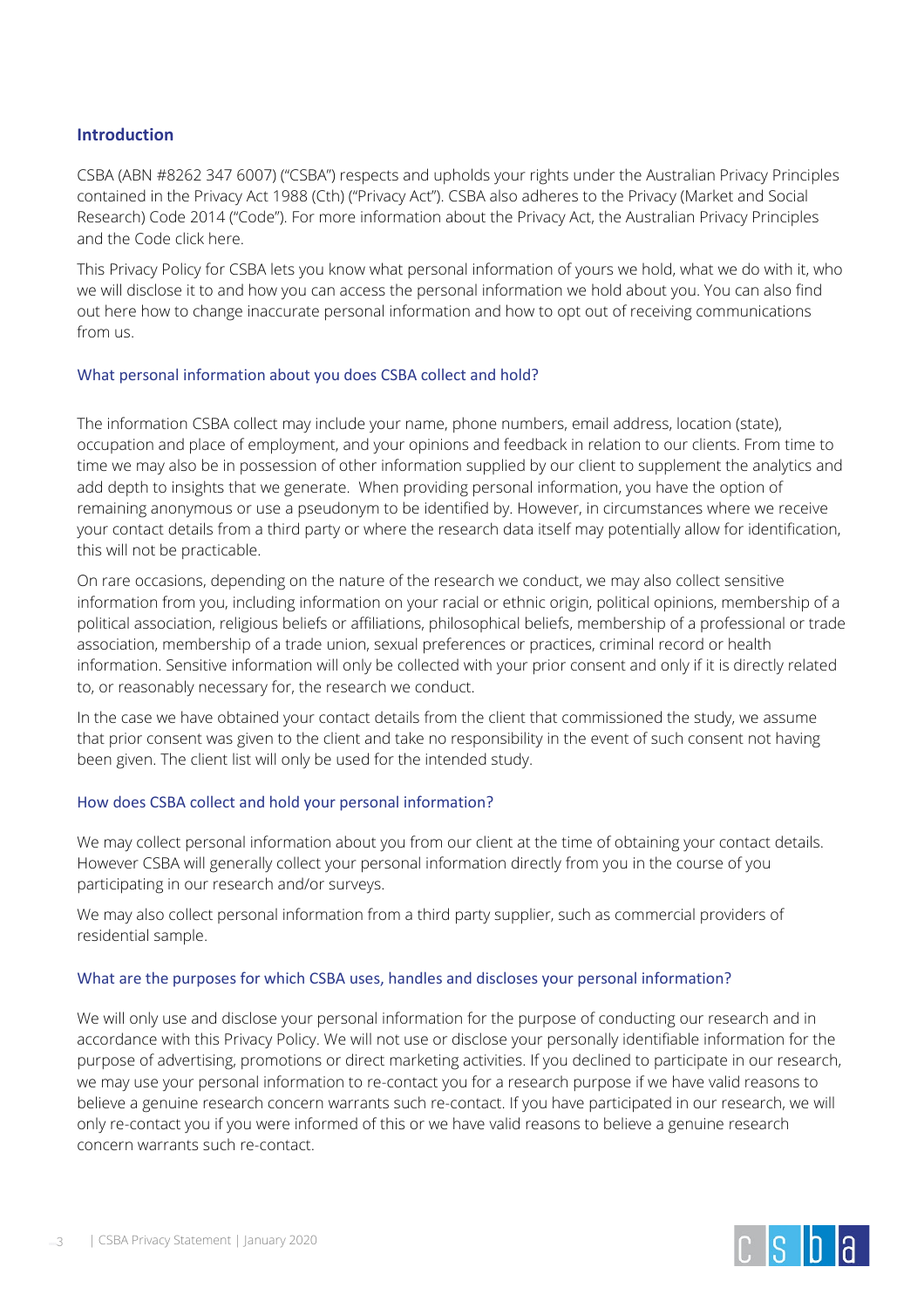#### <span id="page-3-0"></span>Who will CSBA disclose your personal information to?

CSBA will not disclose to our client any personally identifiable research information we collect from you unless we have your express prior consent. We will not disclose any personal information or personally identifiable research information to a third party for a purpose other than conducting our research unless we have your express prior consent or are required to do so by an Australian law or court/tribunal order.

CSBA does not rely on third party service providers who are located overseas to collect our data. Our preferred data collection system stores data in Australia. From time to time a secondary system may be used to store the data we collect. In such cases CSBA will take reasonable steps to ensure any service providers (and their employees and contractors) comply with the Privacy Act and this Privacy Policy, and/or are subject to similar privacy laws.

#### <span id="page-3-1"></span>Openness

You have the right to request access to any personal information we hold about you. You can request this information by contacting the Privacy Officer at the details listed below. Where we hold information that you are entitled to access, we will respond to your request in a reasonable time and endeavour to provide you with a suitable range of choices as to how access is provided (e.g., emailing or mailing it to you). A fee may be charged to cover the cost of retrieval. However this fee will not be excessive and will only apply to the facilitation of your request.

If at any time you believe that personal information we hold about you is incorrect, incomplete or inaccurate, then you may request amendment of it and we will either amend the information or make a record of your comment, as we think appropriate.

#### <span id="page-3-2"></span>**Questions and Complaints**

If you have any questions about this Privacy Policy or believe that we have at any time failed to keep one of our commitments to you to handle your personal information in the manner required by the Privacy Act, the APPs or the Code, then we ask that you contact us immediately using the following contact details:

# Privacy Officer Julian Graham [privacyofficer@csba.com.au](mailto:privacyofficer@csba.com.au)

## Ph (03) 9605 4900

We will respond and advise whether we agree with your complaint or not. If we do not agree, we will provide reasons. If we do agree, we will advise what (if any) action we consider it appropriate to take in response. If you are still not satisfied after having contacted us and given us a reasonable time to respond, then we suggest that you contact the Office of the Australian Information Commissioner by:

Phone: 1300 363 992 (local call cost, but calls from mobile and pay phones may incur higher charges). If calling from overseas (including Norfolk Island): +61 2 9284 9749

TTY: 1800 620 241 (this number is dedicated to the hearing impaired only, no voice calls) TIS: Translating and Interpreting Service: 131 450 (If you don't speak English or English is your second language and you need assistance and ask for the Office of the Australian Information Commissioner) Post: GPO Box 2999 Canberra ACT 2601 Fax: +61 2 9284 9666 Email: [enquiries@oaic.gov.au](mailto:enquiries@oaic.gov.au)